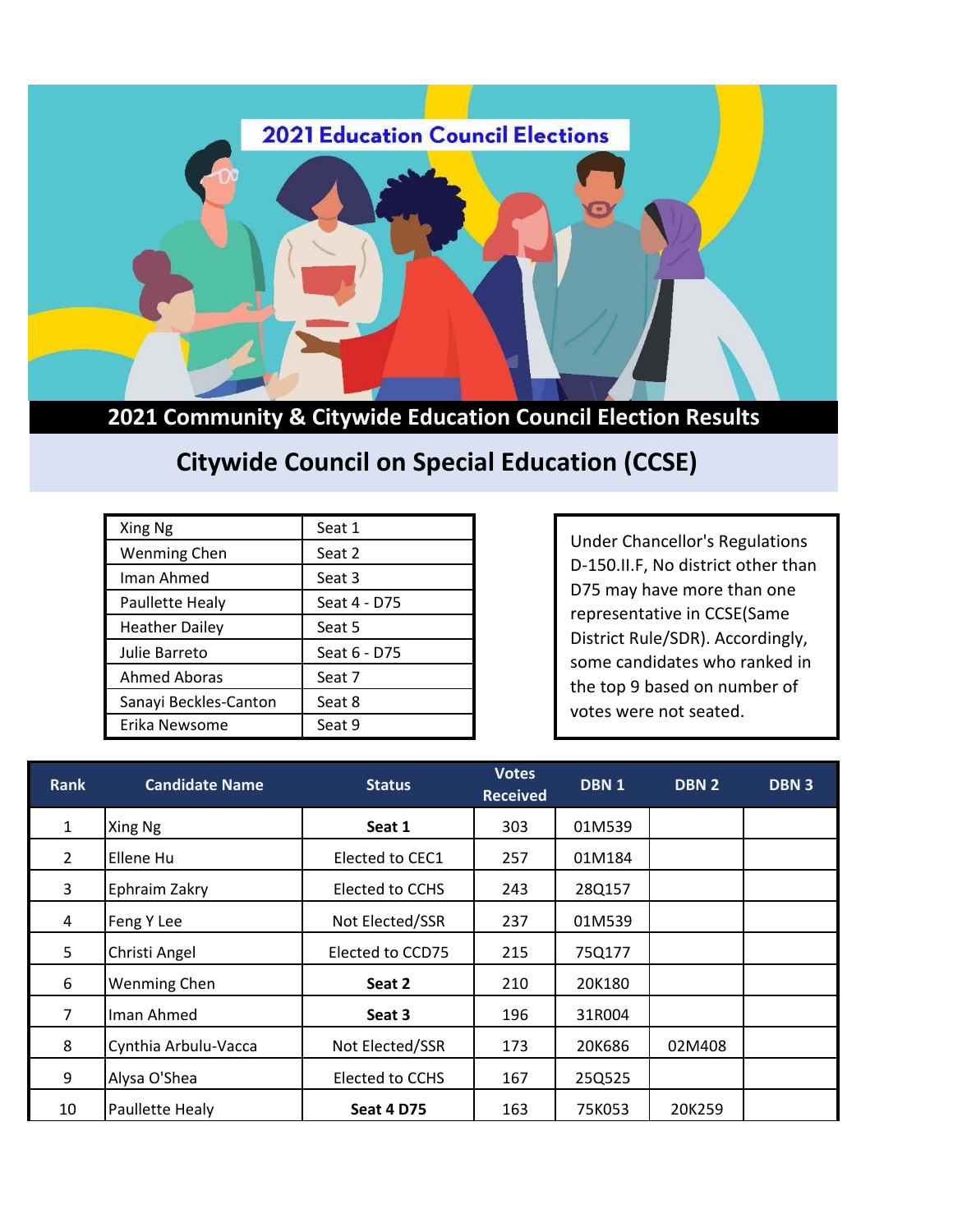| 11 | <b>Heather Dailey</b>  | Seat 5            | 150 | 25Q219 |        |        |
|----|------------------------|-------------------|-----|--------|--------|--------|
| 12 | Jo Ann Charles         | Elected to CCD75  | 133 | 75M226 |        |        |
| 13 | Jacqueline Barroso     | Elected to CEC20  | 111 | 20K170 |        |        |
| 14 | Julie Barreto          | <b>Seat 6 D75</b> | 89  | 75X168 |        |        |
| 15 | <b>Ahmed Aboras</b>    | Seat 7            | 84  | 24Q102 |        |        |
| 16 | Sanayi Beckles-Canton  | Seat 8            | 82  | 05M125 |        |        |
| 17 | Erika Newsome          | Seat 9            | 81  | 08X304 | 08X371 |        |
| 17 | <b>Essence Bird</b>    | Not Elected       | 81  | 01M292 |        |        |
| 19 | Celia Green            | Not Elected       | 77  | 75K369 |        |        |
| 20 | Kim Brown              | Not Elected       | 76  | 04M096 | 79M973 | 23K668 |
| 21 | Destiney Alford        | Not Elected       | 72  | 14K147 |        |        |
| 21 | Marco Battistella      | Not Elected       | 72  | 01M332 | 03M479 |        |
| 23 | Elizabeth Bisono       | Not Elected       | 69  | 11X019 |        |        |
| 24 | Carmen Figueroa        | Not Elected       | 66  | 07X296 |        |        |
| 25 | Mandisa Abraham        | Not Elected       | 64  | 22K109 |        |        |
| 26 | Melissa Arzu           | Not Elected       | 63  | 11X370 |        |        |
| 27 | Kristie Montalvan      | Not Elected       | 62  | 31R032 | 31R069 | 75R037 |
| 30 | Sarah Blas             | Not Elected       | 60  | 31R059 |        |        |
| 31 | <b>Todd Friedman</b>   | Not Elected       | 61  | 26Q046 |        |        |
| 31 | Carmen Cruz            | Not Elected       | 61  | 02M529 | 03M333 |        |
| 33 | Marsha Machoura Akmalk | Not Elected       | 60  | 28Q117 |        |        |
| 34 | Angela Augustus        | Not Elected       | 58  | 11X160 |        |        |
| 34 | Christina Bailey       | Not Elected       | 58  | 29Q295 |        |        |
| 34 | Carolyn Castro         | Not Elected       | 58  | 11X194 |        |        |
| 37 | Tahmina Akhter         | Not Elected       | 53  | 21K177 |        |        |
| 37 | Chauntenay Young       | Not Elected       | 53  | 09X063 | 05M133 |        |
| 38 | Cynthia Alder          | Not Elected       | 52  | 02M167 |        |        |
| 39 | Sabrina Bernstein      | Not Elected       | 50  | 08X304 |        |        |
| 39 | Anna Di Bona           | Not Elected       | 50  | 75R373 |        |        |
| 41 | Erika Gonzalez         | Not Elected       | 48  | 10X086 |        |        |
| 41 | Erin Ushakov-Zhang     | Not Elected       | 48  | 01M063 |        |        |
| 43 | Johana Andujar         | Not Elected       | 47  | 31R445 | 31R051 |        |
| 44 | Ebony Bolston          | Not Elected       | 45  | 14K126 |        |        |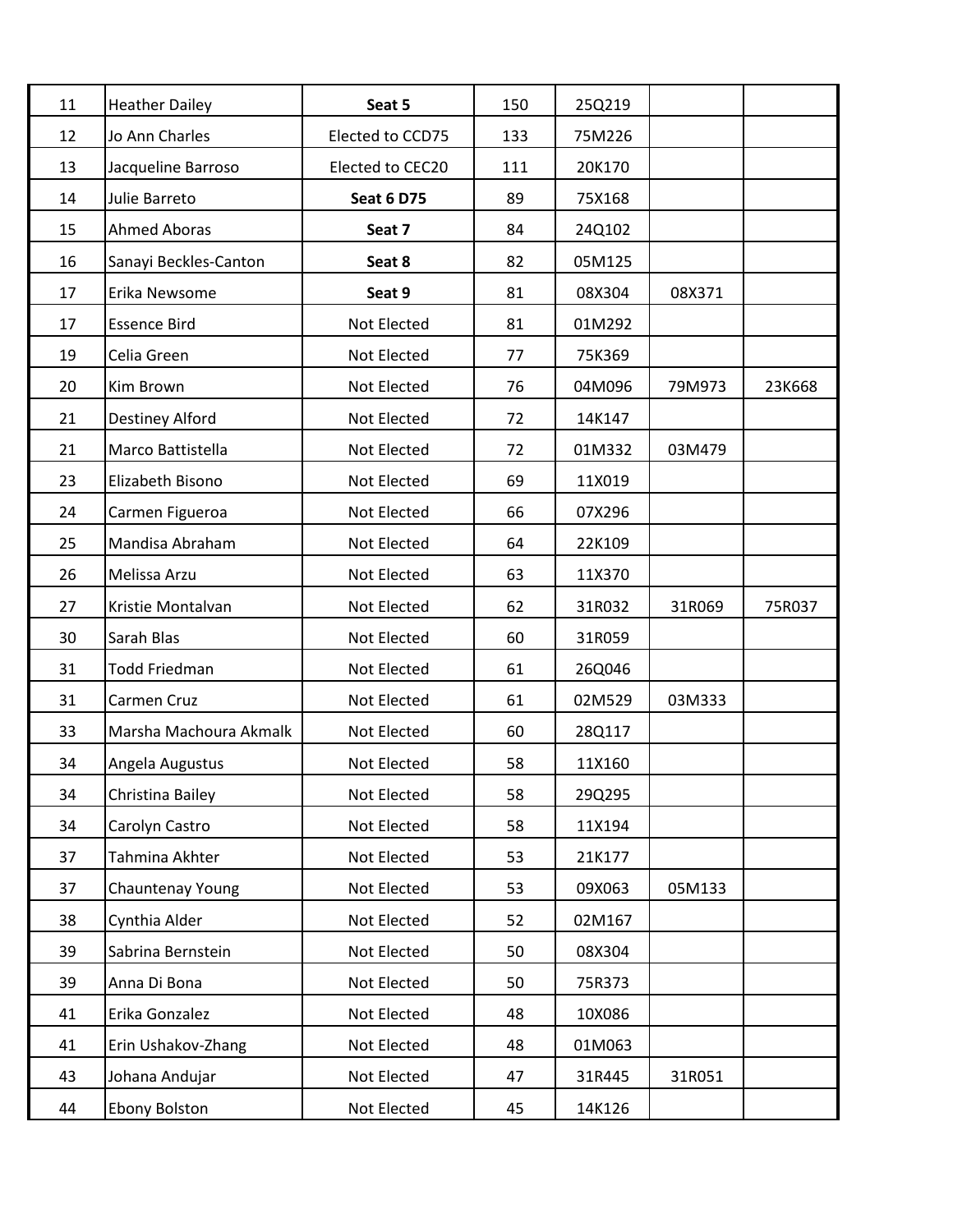| 45 | Naomy Baptiste            | Not Elected | 43 | 75K140         | 17K221 |        |
|----|---------------------------|-------------|----|----------------|--------|--------|
| 45 | Estalin Batista           | Not Elected | 43 | 10X056         |        |        |
| 45 | Noah Gotbaum              | Not Elected | 43 | Private School |        |        |
| 48 | Latasha Wilson            | Not Elected | 42 | 29Q181         | 26Q186 |        |
| 48 | Nick Zolnierowski         | Not Elected | 42 | 15K010         |        |        |
| 50 | Elvis Cruz                | Not Elected | 41 | 11X097         |        |        |
| 50 | Janet Marte               | Not Elected | 41 | 15K024         |        |        |
| 52 | Rosa Diaz                 | Not Elected | 40 | 04M171         |        |        |
| 52 | Jazmin Del Valle          | Not Elected | 40 | 06M178         |        |        |
| 54 | Aishah Bruno              | Not Elected | 39 | 06M153         |        |        |
| 54 | Jennifer Catherall        | Not Elected | 39 | 26Q041         |        |        |
| 54 | Lisa Fernandez            | Not Elected | 39 | 06M187         | 05M362 |        |
| 54 | Erin Ulitto               | Not Elected | 39 | 31R001         |        |        |
| 58 | Allen Williams, Sr.       | Not Elected | 38 | 26Q266         |        |        |
| 59 | Celenia Diaz              | Not Elected | 36 | 13K282         |        |        |
| 60 | <b>Evelyn Betances</b>    | Not Elected | 35 | 09X053         |        |        |
| 60 | Sue Ling Castillo         | Not Elected | 35 | 24Q331         | 24Q110 |        |
| 62 | <b>Shamel Lawrence</b>    | Not Elected | 34 | 75Q277         |        |        |
| 62 | Lisa Vega                 | Not Elected | 34 | 84R070         |        |        |
| 64 | Yanira Alameda            | Not Elected | 33 | 02M425         | 75M811 |        |
| 64 | Mohammad Hossen           | Not Elected | 33 | 24Q012         |        |        |
| 66 | Jennifer Collins          | Not Elected | 32 | 09X132         |        |        |
| 66 | Barbara Williams          | Not Elected | 32 | 28Q358         | 28Q325 |        |
| 68 | Nakia Brown               | Not Elected | 31 | 15K146         |        |        |
| 69 | <b>Dolores Concepcion</b> | Not Elected | 29 | 31R046         | 21K468 |        |
| 69 | Ilka Rios                 | Not Elected | 29 | 12X511         |        |        |
| 71 | Leyla Aslanova            | Not Elected | 27 | 22K206         |        |        |
| 71 | Patrice Bonnett           | Not Elected | 27 | 20K505         | 13K483 |        |
| 71 | Kristina Diaz             | Not Elected | 27 | 30Q151         |        |        |
| 71 | Stephanie Vazquez-Rivera  | Not Elected | 27 | 09X215         |        |        |
| 75 | Maria Esteves             | Not Elected | 26 | 31R009         |        |        |
| 75 | Maria Garcia              | Not Elected | 26 | 75X352         | 12X251 |        |
| 77 | Mercedes Cabral           | Not Elected | 25 | 09X073         | 09X454 | 10X360 |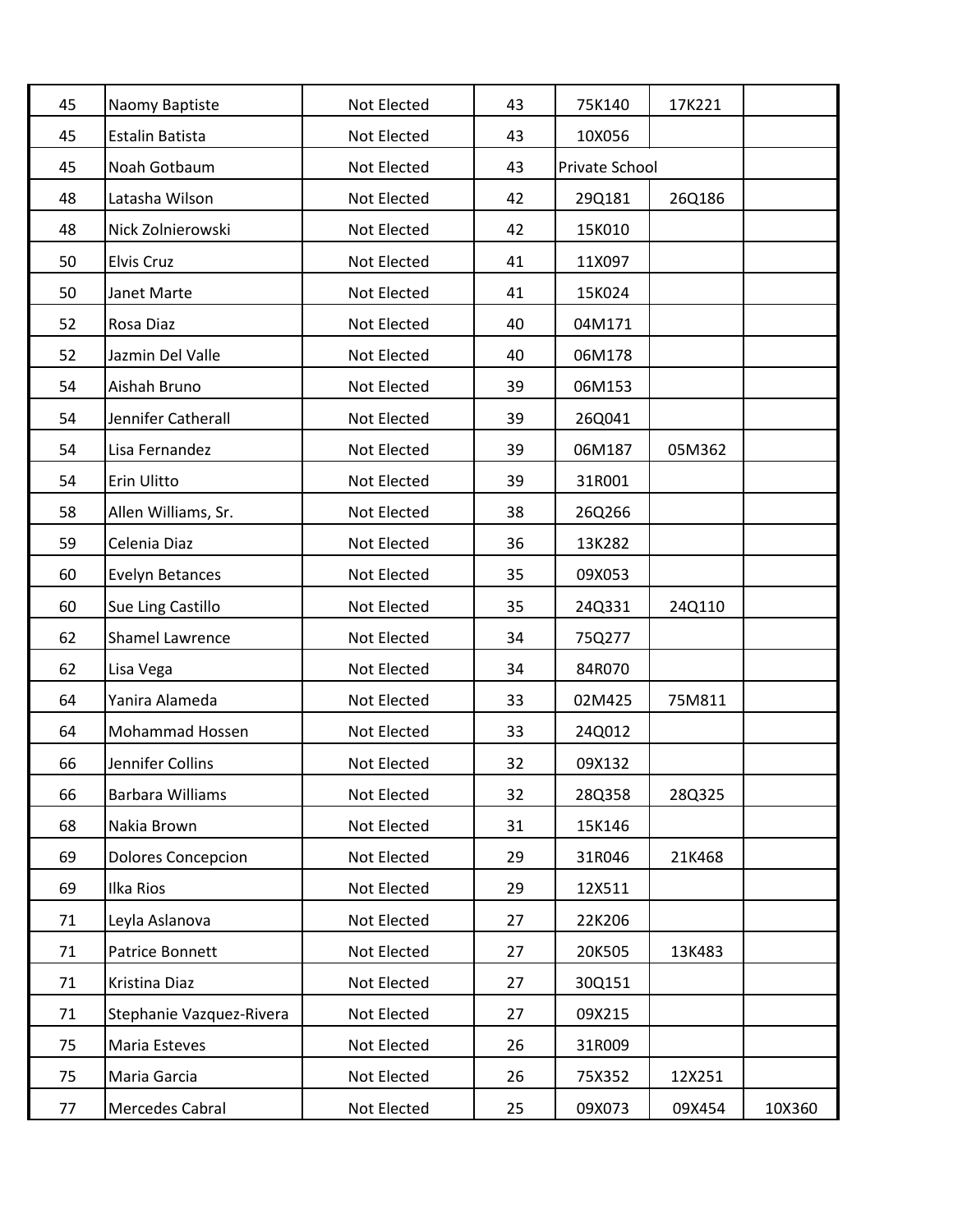| 77  | Rosanna Diaz               | Not Elected | 25 | 06M173 |        |  |
|-----|----------------------------|-------------|----|--------|--------|--|
| 77  | <b>Shirley Fennessey</b>   | Not Elected | 25 | 03M485 | 02M413 |  |
| 77  | Julie Milner               | Not Elected | 25 | 02M408 |        |  |
| 81  | Monique Charles            | Not Elected | 24 | 01M019 |        |  |
| 81  | Martha Garcia              | Not Elected | 24 | 05M161 |        |  |
| 81  | Carmen Santiago            | Not Elected | 24 | 75X168 |        |  |
| 84  | Christina Bonet            | Not Elected | 23 | 24Q093 |        |  |
| 84  | Caddy Cabrera              | Not Elected | 23 | 84M358 |        |  |
| 84  | Natalie Chavez             | Not Elected | 23 | 07X157 |        |  |
| 84  | Azalia Volpe               | Not Elected | 23 | 84R076 |        |  |
| 88  | Esmeralda Cabrera          | Not Elected | 22 | 23K041 |        |  |
| 88  | Yelena Pikman              | Not Elected | 22 | 31R440 | 31R050 |  |
| 88  | Jessica Ramirez-Cabral     | Not Elected | 22 | 20K204 | 20K201 |  |
| 88  | Felicia Williams           | Not Elected | 22 | 02M519 |        |  |
| 88  | <b>Robin Williams</b>      | Not Elected | 22 | 03M145 |        |  |
| 93  | Safiya Bishop              | Not Elected | 21 | 75K396 | 03K492 |  |
| 93  | Lourdes Jibodh             | Not Elected | 21 | 08X376 |        |  |
| 93  | Shapari Taxell             | Not Elected | 21 | 01M019 | 30Q076 |  |
| 96  | Serena Antoniewicz         | Not Elected | 20 | 02M158 |        |  |
| 96  | Wende Gozan Brown          | Not Elected | 20 | 22K278 |        |  |
| 96  | <b>Michelle Caines</b>     | Not Elected | 20 | 06M209 | 06M314 |  |
| 96  | Ayotilewa Efuniyi          | Not Elected | 20 | 31R009 | 75R373 |  |
| 96  | <b>Elaine Garcia</b>       | Not Elected | 20 | 10X141 |        |  |
| 96  | Samantha Gardner           | Not Elected | 20 | 14K685 |        |  |
| 96  | Tammy Rodriguez            | Not Elected | 20 | 04M171 | 10X442 |  |
| 96  | <b>Stephanie Sandeus</b>   | Not Elected | 20 | 17K375 | 75K141 |  |
| 96  | Edyta Wilczynski           | Not Elected | 20 | 24Q128 |        |  |
| 106 | Ayishah Irvin              | Not Elected | 19 | 05M499 | 05M517 |  |
| 106 | Freshta Taeb               | Not Elected | 19 | 31R058 | 31R063 |  |
| 107 | Nairobi Aleman             | Not Elected | 18 | 06M048 |        |  |
| 107 | <b>Constantina Burrows</b> | Not Elected | 18 | 75Q256 |        |  |
| 107 | Diana Carpio               | Not Elected | 18 | 75Q993 |        |  |
| 109 | Teresa Christian           | Not Elected | 17 | 25Q024 | 25Q185 |  |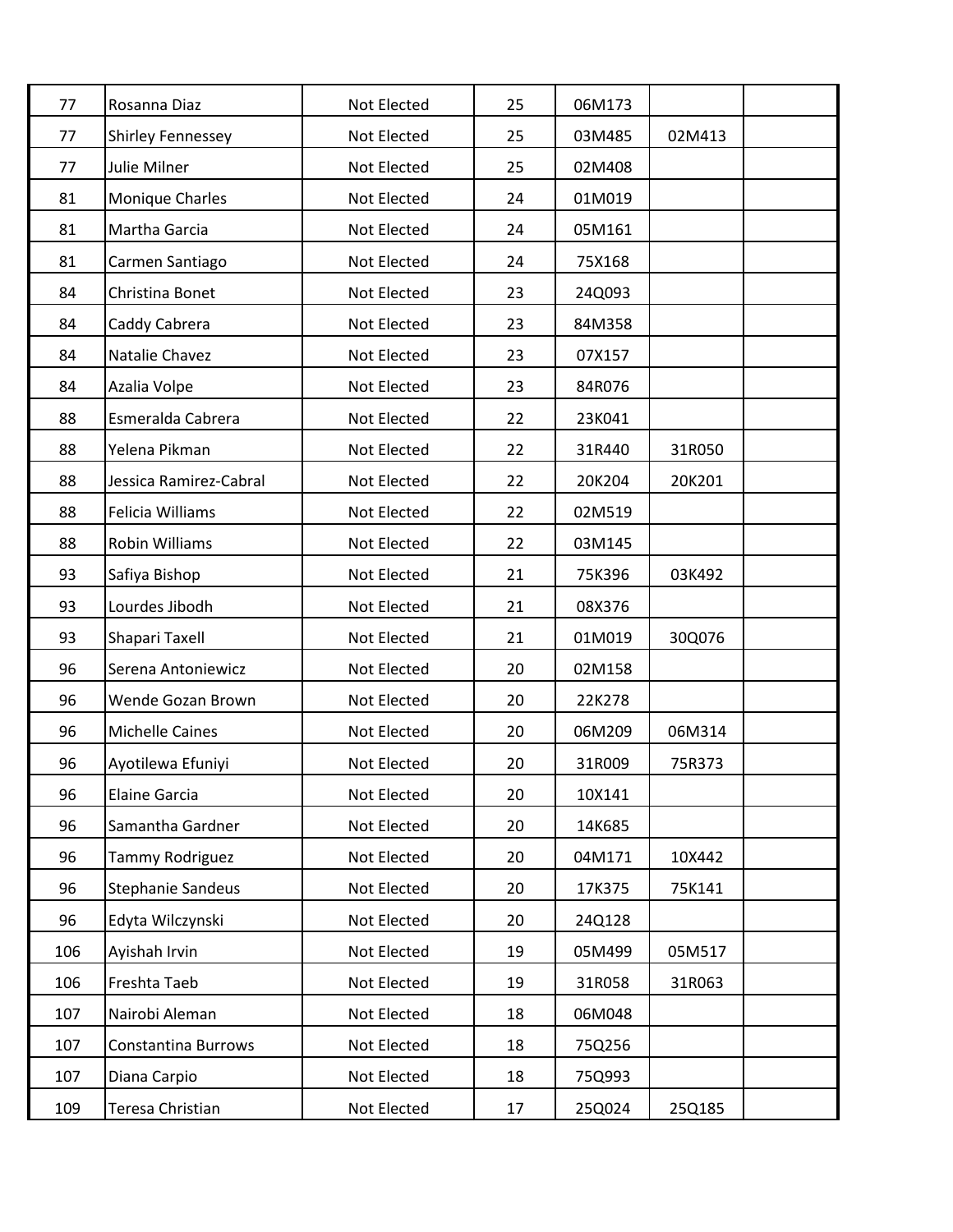| 109 | Shonali Gupta           | Not Elected        | 17 | 02M276         |        |  |
|-----|-------------------------|--------------------|----|----------------|--------|--|
| 109 | <b>Angel Morales</b>    | Not Elected        | 17 | 20K505         | 75K231 |  |
| 109 | Amanda Pitts            | Not Elected        | 17 | 23K137         |        |  |
| 109 | Tamuira Reid            | Not Elected        | 17 | 02M003         |        |  |
| 109 | Melissa Rosado-Taveras  | Not Elected        | 17 | 11X175         |        |  |
| 109 | Daria Velez             | Not Elected        | 17 | 10X118         |        |  |
| 116 | Rosalyn Bonsell         | <b>Not Elected</b> | 16 | 02M630         |        |  |
| 116 | Alexandra Bynoe-Kasden  | Not Elected        | 16 | 14K084         |        |  |
| 116 | Mariam Eliasu           | Not Elected        | 16 | 09X700         | 84X380 |  |
| 116 | Anna Friedman           | Not Elected        | 16 | 15K024         |        |  |
| 116 | <b>Tyeast Fullerton</b> | Not Elected        | 16 | 17K770         |        |  |
| 116 | Noemi Hernandez         | Not Elected        | 16 | 09X028         |        |  |
| 116 | Erika Mata              | Not Elected        | 16 | 12X196         |        |  |
| 116 | Kea Myers               | Not Elected        | 16 | 10X396         |        |  |
| 116 | <b>Melody Thomas</b>    | Not Elected        | 16 | 20K062         | 22K078 |  |
| 116 | Nicole Wallace          | Not Elected        | 16 | 09X454         |        |  |
| 126 | Donnell Brown           | Not Elected        | 15 | 07X151         |        |  |
| 126 | Regina Carter           | Not Elected        | 15 | 09X055         |        |  |
| 126 | Xochitl Casanova        | Not Elected        | 15 | 10X386         | 10X447 |  |
| 126 | Lisa Hafeez             | Not Elected        | 15 | 27Q155         |        |  |
| 126 | <b>Tiffany James</b>    | Not Elected        | 15 | 16K308         |        |  |
| 126 | Irina Kourilova         | Not Elected        | 15 | 75K771         |        |  |
| 126 | Nefertiti Leach         | Not Elected        | 15 | 23K363         |        |  |
| 126 | Lydia Ramos             | Not Elected        | 15 | 24Q485         |        |  |
| 126 | Carmen Robles           | Not Elected        | 15 | 02M414         |        |  |
| 126 | Nadira Saban            | Not Elected        | 15 | Private School |        |  |
| 126 | Susan Samuel            | Not Elected        | 15 | 17K546         |        |  |
| 137 | Gregoria Alejo          | Not Elected        | 14 | 10X015         |        |  |
| 137 | Octavia Dunkin          | Not Elected        | 14 | 05M154         |        |  |
| 137 | Rob Harper              | Not Elected        | 14 | 02M343         |        |  |
| 137 | Nia Moore Hines         | Not Elected        | 14 | 75Q256         |        |  |
| 137 | Constance Kaufman       | Not Elected        | 14 | 20K445         |        |  |
| 137 | Jennifer Mcaloney       | Not Elected        | 14 | 27Q090         |        |  |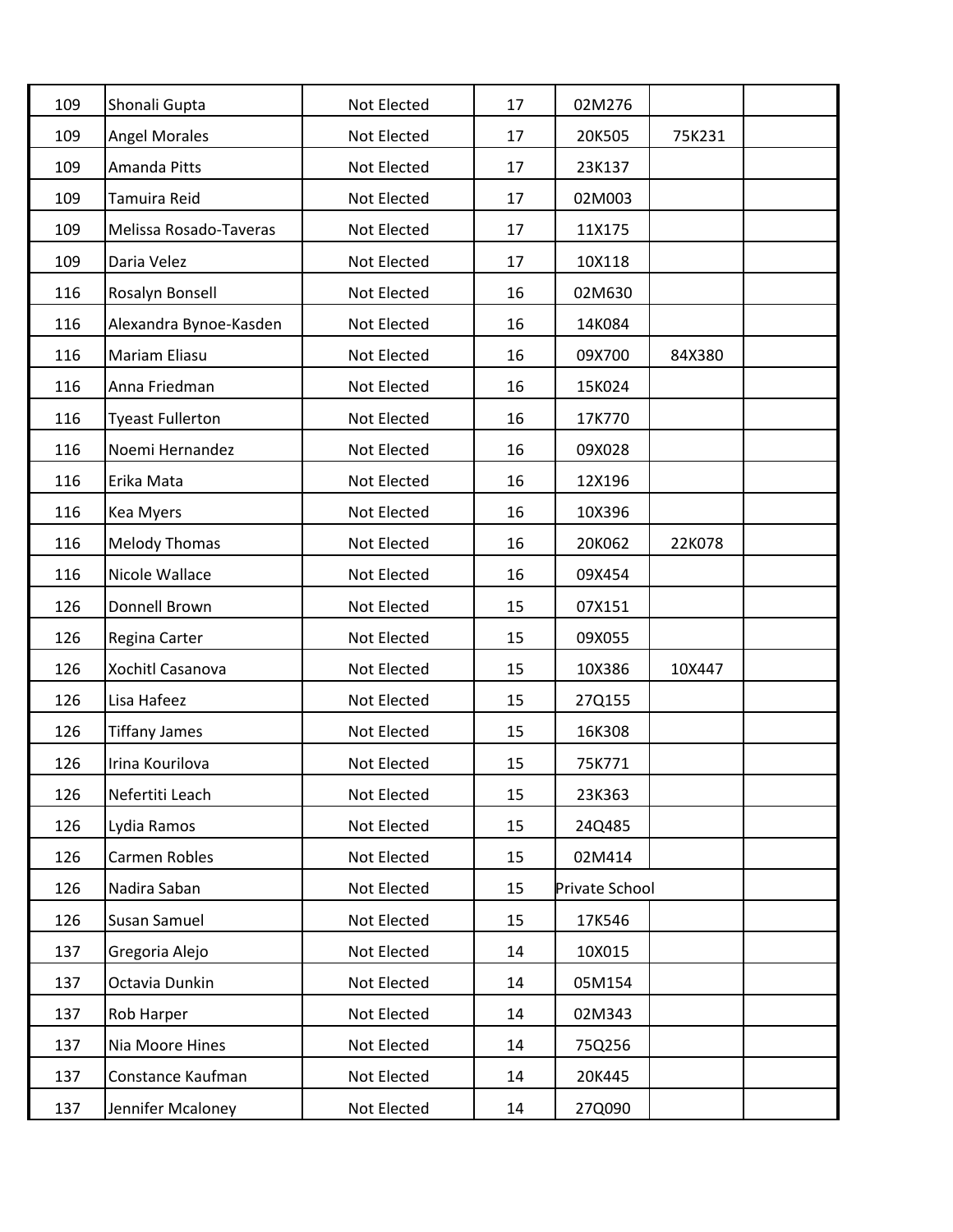| 137 | Adeyemi Oloruntoba     | Not Elected | 14              | 11X068 |        |  |
|-----|------------------------|-------------|-----------------|--------|--------|--|
| 137 | Carmen Paredes-Pacheco | Not Elected | 14              | 02M340 | 02M104 |  |
| 137 | Priscilla Santos       | Not Elected | 14              | 21K239 |        |  |
| 137 | Nicole Smith           | Not Elected | 14              | 11X545 |        |  |
| 137 | Camelia Tepelus        | Not Elected | 14              | 10X024 |        |  |
| 137 | Samara Vasquez         | Not Elected | 14              | 10X033 |        |  |
| 149 | Maia Borus             | Not Elected | 13              | 02M290 |        |  |
| 149 | Ranya Douglas          | Not Elected | 13              | 30Q227 |        |  |
| 149 | Liza Frazer            | Not Elected | 13              | 75M035 |        |  |
| 149 | Alicia Gallardo        | Not Elected | 13              | 24Q016 |        |  |
| 149 | Pamela Gomez           | Not Elected | 13              | 31R057 |        |  |
| 149 | Willie Jones           | Not Elected | 13              | 27Q302 |        |  |
| 149 | Ashlee Lewis           | Not Elected | 13              | 02M217 |        |  |
| 149 | <b>Ebony Mckoy</b>     | Not Elected | 13              | 75M226 |        |  |
| 149 | Jackeline Rivera       | Not Elected | 13              | 26Q216 |        |  |
| 149 | Rosanna De La Rosa     | Not Elected | 13              | 09X236 |        |  |
| 149 | Leah Scott             | Not Elected | 13              | 21K410 |        |  |
| 149 | Nefertiti Smith        | Not Elected | 13              | 10X439 |        |  |
| 149 | Nina Vaughan           | Not Elected | 13              | 75M226 | 03M075 |  |
| 149 | Tammara Wynter         | Not Elected | 13              | 15K010 |        |  |
| 162 | Kayereathea Boyd       | Not Elected | 12              | 15K423 |        |  |
| 162 | Michele Frederick      | Not Elected | 12              | 25Q499 |        |  |
| 162 | David Golovner         | Not Elected | 12              | 10X141 |        |  |
| 162 | Ralph Greer Jr         | Not Elected | 12              | 28Q048 |        |  |
| 162 | Victoria Heredia       | Not Elected | 12 <sup>2</sup> | 24Q102 |        |  |
| 162 | Darren James           | Not Elected | 12              | 18K276 | 17K354 |  |
| 162 | Abygail Ortiz          | Not Elected | 12              | 75K373 | 13K674 |  |
| 162 | Kimberly Paige         | Not Elected | 12              | 03M241 |        |  |
| 162 | Susan Rosa             | Not Elected | 12              | 07X029 |        |  |
| 162 | Olga Rotmistrova       | Not Elected | 12              | 02M217 |        |  |
| 162 | Eden Rubenstein        | Not Elected | 12              | 25Q193 |        |  |
| 162 | Lisa Salmon            | Not Elected | 12              | 27Q323 |        |  |
| 162 | Roxanne Schmidt        | Not Elected | 12              | 31R055 |        |  |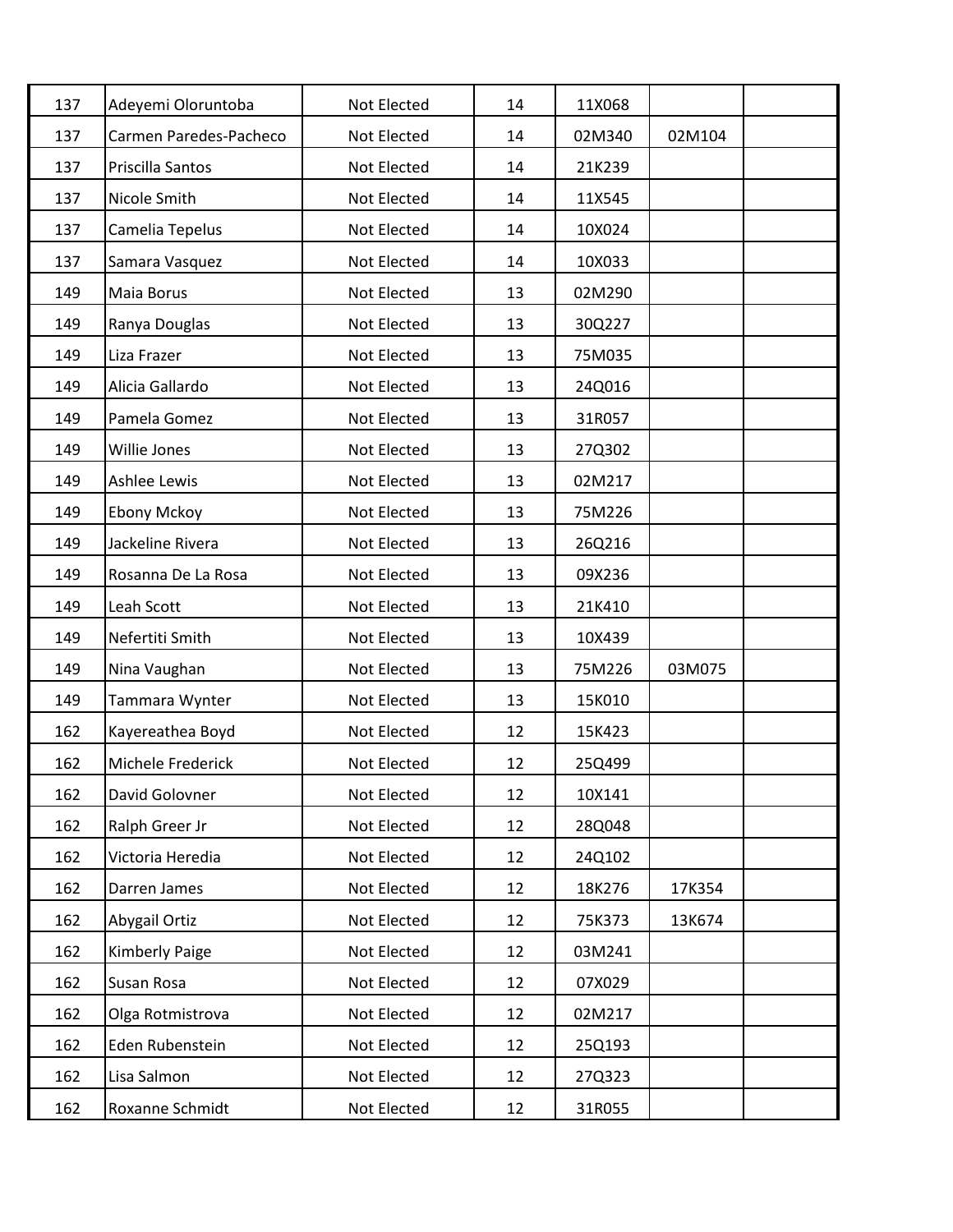| 162 | Claudine Cyrius Saint Victor | Not Elected | 12 | 25Q165 |        |  |
|-----|------------------------------|-------------|----|--------|--------|--|
| 176 | <b>Nathaniel Blue</b>        | Not Elected | 11 | 28Q080 |        |  |
| 176 | Phillippa Bowden             | Not Elected | 11 | 75X723 |        |  |
| 176 | Laura Cedeno                 | Not Elected | 11 | 28Q328 | 28Q190 |  |
| 176 | Galina Glinik                | Not Elected | 11 | 20K485 |        |  |
| 176 | Doletha Hayes                | Not Elected | 11 | 09X219 |        |  |
| 176 | Jona Isufi                   | Not Elected | 11 | 20K170 |        |  |
| 176 | Jeanette Jones               | Not Elected | 11 | 02M340 |        |  |
| 176 | Erika Luna                   | Not Elected | 11 | 10X141 |        |  |
| 176 | <b>Renee Marhong</b>         | Not Elected | 11 | 75R721 | 31R013 |  |
| 184 | Johanna Dominguez            | Not Elected | 10 | 04M007 |        |  |
| 184 | Carol Gaston                 | Not Elected | 10 | 10X308 |        |  |
| 184 | Nicola Gayle                 | Not Elected | 10 | 21K100 | 21K098 |  |
| 184 | Laquanya Goodman             | Not Elected | 10 | 17K249 |        |  |
| 184 | <b>Edward Hayes</b>          | Not Elected | 10 | 15K423 |        |  |
| 184 | Marie Isner                  | Not Elected | 10 | 15K029 |        |  |
| 184 | Donna Martinez               | Not Elected | 10 | 24Q229 |        |  |
| 184 | <b>Judith Martinez</b>       | Not Elected | 10 | 12X318 | 84X208 |  |
| 184 | Darnae Nickens               | Not Elected | 10 | 75M226 |        |  |
| 184 | <b>Matthew Pasher</b>        | Not Elected | 10 | 02M408 |        |  |
| 184 | Elias Pena                   | Not Elected | 10 | 02M198 |        |  |
| 184 | Jacquelyn Rezza              | Not Elected | 10 | 15K447 |        |  |
| 184 | Joshua Smith                 | Not Elected | 10 | 29Q052 |        |  |
| 184 | Nuris Terrero                | Not Elected | 10 | 02M298 |        |  |
| 184 | Cassi Wilkins                | Not Elected | 10 | 04M377 | 04M155 |  |
| 198 | Rochell Bryant               | Not Elected | 9  | 15K676 |        |  |
| 198 | Jazha Cabrera                | Not Elected | 9  | 27Q317 |        |  |
| 198 | Shellon Christian            | Not Elected | 9  | 22K312 |        |  |
| 198 | Nicole Dean                  | Not Elected | 9  | 03M145 |        |  |
| 198 | <b>Isaura Encarnacion</b>    | Not Elected | 9  | 09X004 |        |  |
| 198 | Judith Forte                 | Not Elected | 9  | 23K284 | 23K156 |  |
| 198 | Denise Jackson               | Not Elected | 9  | 75X723 | 08X131 |  |
| 198 | Nina Jenkins                 | Not Elected | 9  | 08X107 |        |  |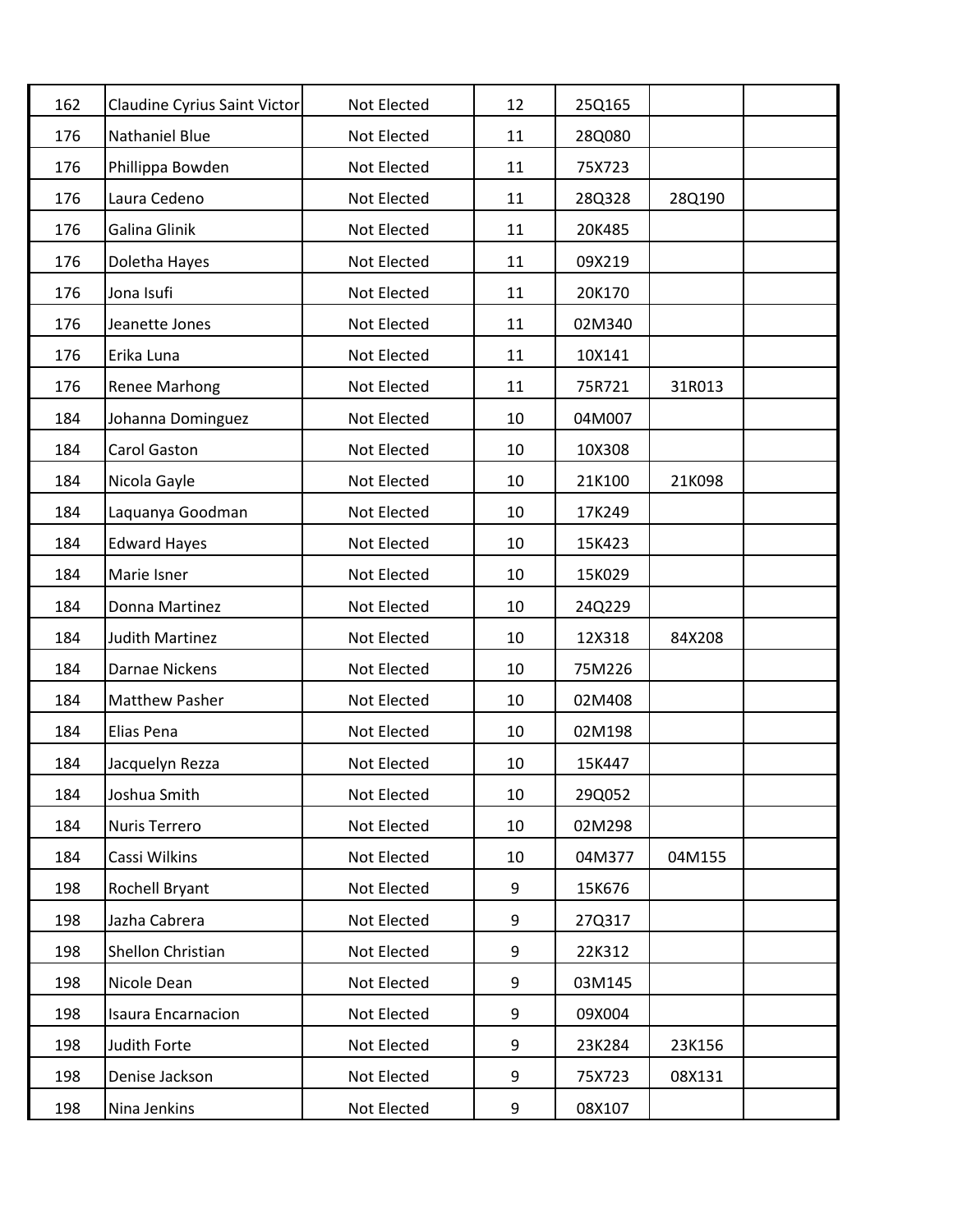| 198 | Akilah Osorio            | Not Elected | 9              | 25Q240 | 25Q189 |        |
|-----|--------------------------|-------------|----------------|--------|--------|--------|
| 198 | Kareem Rolland           | Not Elected | 9              | 02M316 |        |        |
| 198 | Sasha Hampton Scharf     | Not Elected | 9              | 31R444 |        |        |
| 198 | Ernest Spellman          | Not Elected | 9              | 05M148 | 03M163 |        |
| 198 | <b>Delores Toro</b>      | Not Elected | 9              | 03M245 |        |        |
| 198 | Dicoda Westbrook         | Not Elected | 9              | 75Q009 |        |        |
| 198 | Pamela Woodson           | Not Elected | 9              | 75X721 |        |        |
| 212 | <b>Mackenson Belotte</b> | Not Elected | 8              | 22K889 |        |        |
| 212 | Shera Crosby             | Not Elected | 8              | 75M094 | 01M450 | 02M308 |
| 212 | Johanny Perez Cuevas     | Not Elected | 8              | 03M180 |        |        |
| 212 | Maritza Delvalle         | Not Elected | 8              | 12X061 |        |        |
| 212 | Justina Diego            | Not Elected | 8              | 03M258 |        |        |
| 212 | Odessa Engles            | Not Elected | 8              | 28Q080 |        |        |
| 212 | <b>Marian Faltaoos</b>   | Not Elected | 8              | 20K264 |        |        |
| 212 | Gina Felix               | Not Elected | 8              | 01M364 |        |        |
| 212 | Tabitha Foster           | Not Elected | 8              | 19K171 |        |        |
| 212 | Sabrina Francis          | Not Elected | 8              | 01M063 |        |        |
| 212 | Debra Gray               | Not Elected | 8              | 23K323 | 23K156 |        |
| 212 | Lisa Jackson             | Not Elected | 8              | 29Q270 |        |        |
| 212 | Samantha Lester          | Not Elected | 8              | 03M291 |        |        |
| 212 | Rossy Mancebo            | Not Elected | 8              | 12X217 |        |        |
| 212 | Joan Meletiche           | Not Elected | 8              | 25Q165 |        |        |
| 212 | Kyna Moss                | Not Elected | 8              | 20K062 |        |        |
| 212 | <b>Vivian Nunez</b>      | Not Elected | 8              | 75Q277 |        |        |
| 212 | Enma Parra               | Not Elected | 8              | 24Q550 |        |        |
| 212 | <b>Tracy Russell</b>     | Not Elected | 8              | 13K113 |        |        |
| 212 | Ronni Williams Word      | Not Elected | 8              | 30Q502 |        |        |
| 212 | <b>Brandi Wright</b>     | Not Elected | 8              | 27Q053 | 27Q043 |        |
| 212 | Quasheca Wright          | Not Elected | 8              | 31R078 |        |        |
| 233 | Monifa Cannady           | Not Elected | $\overline{7}$ | 31R063 | 31R057 |        |
| 233 | Lauren Curtis            | Not Elected | $\overline{7}$ | 75K231 |        |        |
| 233 | Teresita Dehoyos         | Not Elected | $\overline{7}$ | 31R065 |        |        |
| 233 | Lisa Duval-Lindo         | Not Elected | $\overline{7}$ | 02M289 |        |        |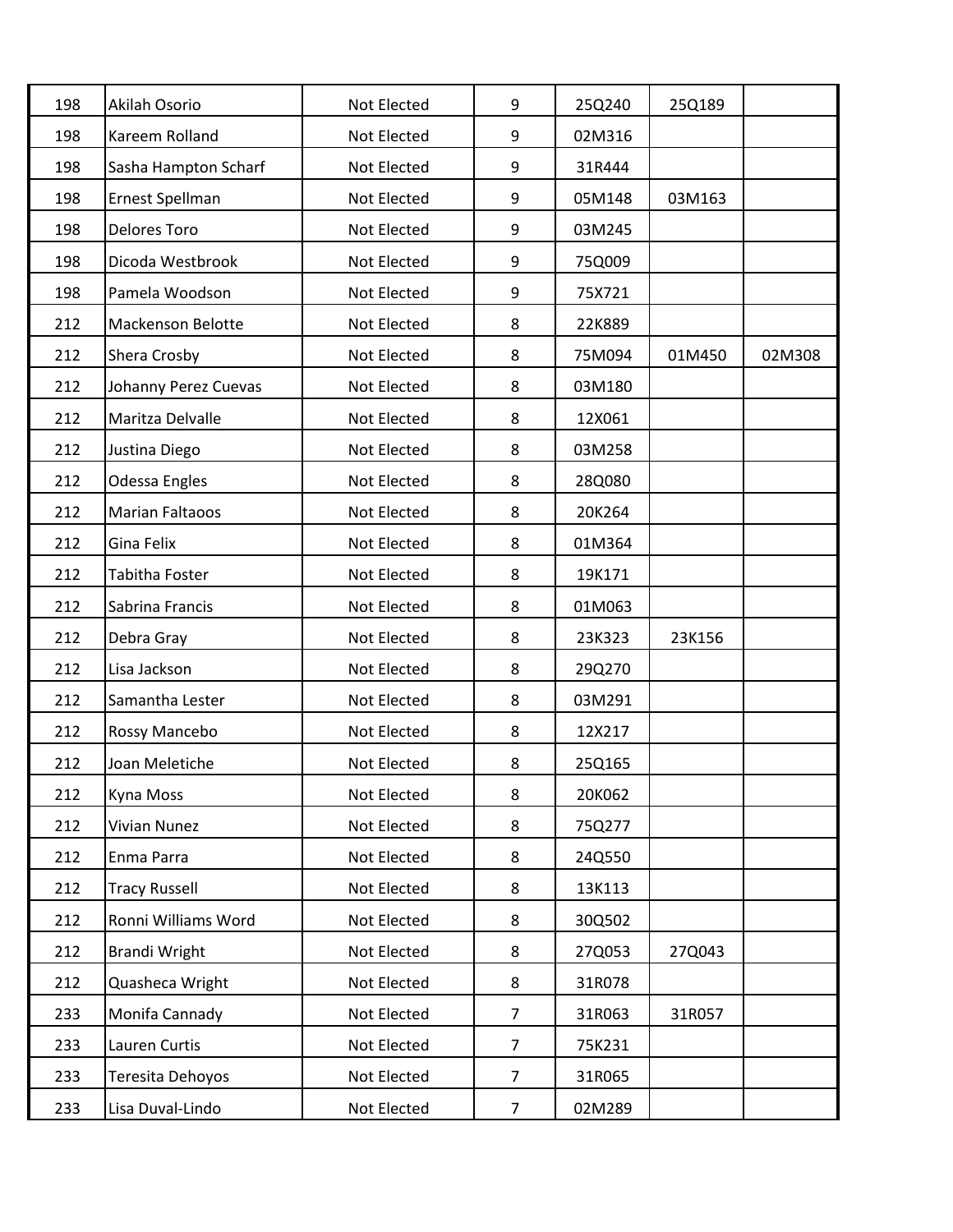| 233 | <b>Catherine Freeland</b>    | Not Elected | $\overline{7}$ | 06M187 |        |  |
|-----|------------------------------|-------------|----------------|--------|--------|--|
| 233 | Joyette Gordon               | Not Elected | $\overline{7}$ | 18K617 |        |  |
| 233 | <b>Thomas Jeffries</b>       | Not Elected | $\overline{7}$ | 17K012 | 17K484 |  |
| 233 | Joann Lewis                  | Not Elected | $\overline{7}$ | 84K707 | 84K879 |  |
| 233 | Denisha Miller               | Not Elected | $\overline{7}$ | 09X250 |        |  |
| 233 | Rosayna Perez                | Not Elected | $\overline{7}$ | 29Q356 |        |  |
| 233 | Krystal Santiago             | Not Elected | $\overline{7}$ | 10X009 | 75X186 |  |
| 233 | Sabrina Scott                | Not Elected | $\overline{7}$ | 75X188 |        |  |
| 233 | <b>Brittanylee Tomlinson</b> | Not Elected | 7              | 11X112 | 11X529 |  |
| 233 | <b>Sherlie Toussaint</b>     | Not Elected | $\overline{7}$ | 22K078 |        |  |
| 248 | Taura Bynum                  | Not Elected | 6              | 16K021 |        |  |
| 248 | Dilek Celebi                 | Not Elected | 6              | 24Q012 |        |  |
| 248 | Djuana Chirse                | Not Elected | 6              | 84K680 |        |  |
| 248 | Anika Corse                  | Not Elected | 6              | 75X723 |        |  |
| 248 | Irhina De La Cruz            | Not Elected | 6              | 10X085 |        |  |
| 248 | Lauren Driver                | Not Elected | 6              | 15K321 |        |  |
| 248 | Karen Escobar                | Not Elected | 6              | 25Q021 |        |  |
| 248 | <b>Charlton Forbes</b>       | Not Elected | 6              | 11X111 |        |  |
| 248 | Erika Hinton                 | Not Elected | 6              | 21K348 |        |  |
| 248 | Meredyth Holmes              | Not Elected | 6              | 24Q560 |        |  |
| 248 | Jenny Hurtado                | Not Elected | 6              | 29Q131 |        |  |
| 248 | Aisha Husbands               | Not Elected | 6              | 75K721 |        |  |
| 248 | Leonora Lokaj                | Not Elected | 6              | 07X495 | 10X228 |  |
| 248 | <b>Brittany Martinez</b>     | Not Elected | 6              | 06M048 | 75M138 |  |
| 248 | Melinda Mercado              | Not Elected | 6              | 31R031 | 31R061 |  |
| 248 | Siriwan Ngaopitakhul         | Not Elected | 6              | 30Q300 |        |  |
| 248 | <b>Christine Noble</b>       | Not Elected | 6              | 11X455 |        |  |
| 248 | Denise Olivo                 | Not Elected | 6              | 09X449 |        |  |
| 248 | Michelle Serling             | Not Elected | 6              | 02M615 |        |  |
| 248 | Kenny Serrano                | Not Elected | 6              | 08X071 |        |  |
| 248 | <b>Robert Simms</b>          | Not Elected | 6              | 11X078 |        |  |
| 248 | Jamarr Smith                 | Not Elected | 6              | 75M094 |        |  |
| 248 | Karen Smith                  | Not Elected | 6              | 17K354 |        |  |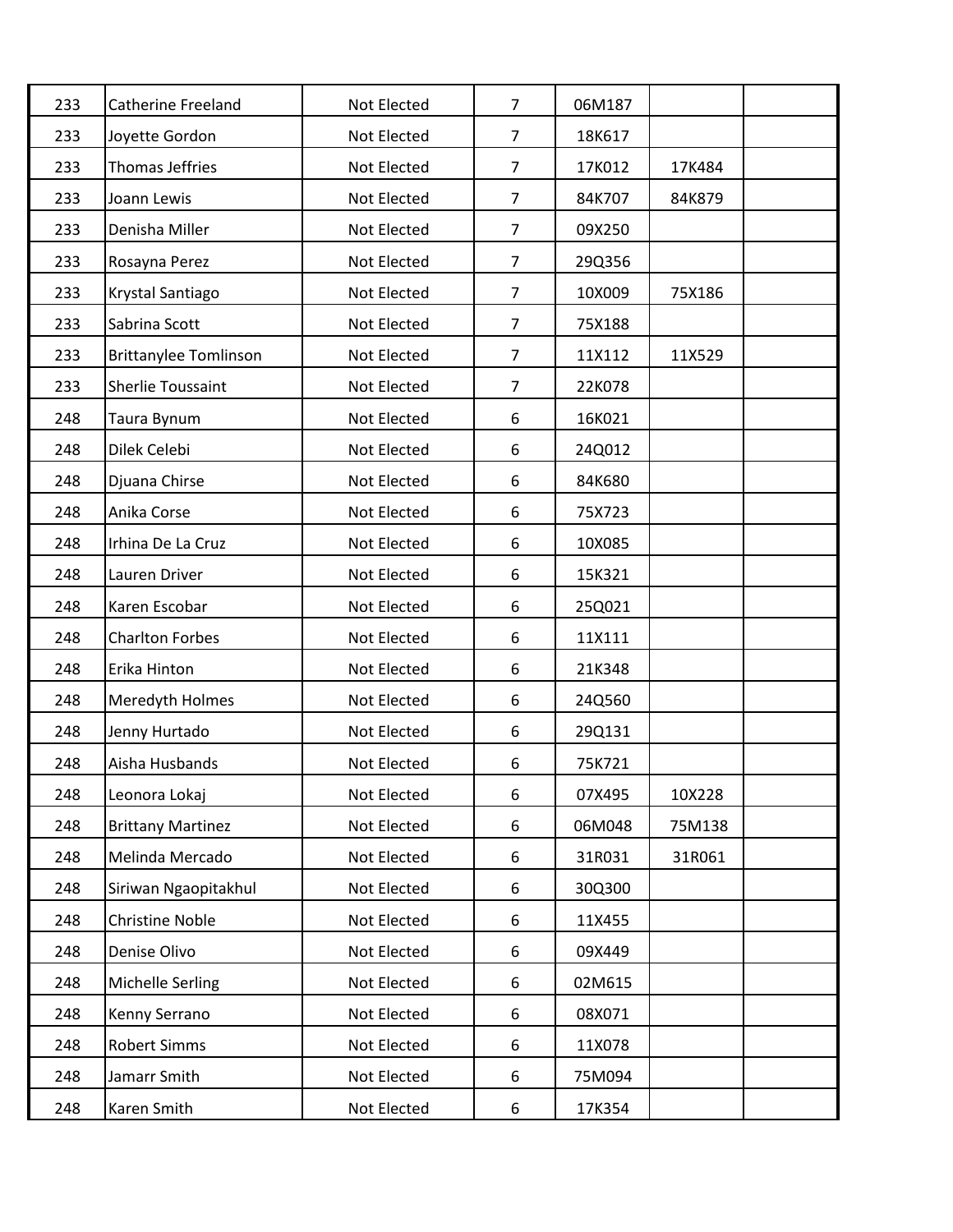| 248 | <b>Thomas Valentin</b>  | Not Elected | 6 | 24Q305 |        |        |
|-----|-------------------------|-------------|---|--------|--------|--------|
| 248 | Michelle Webster        | Not Elected | 6 | 31R039 |        |        |
| 272 | Marlissea Buckley       | Not Elected | 5 | 02M489 | 05M514 |        |
| 272 | Myrtelle Cadet          | Not Elected | 5 | 75Q075 |        |        |
| 272 | Porsche Carvalho        | Not Elected | 5 | 02M033 | 02M422 |        |
| 272 | <b>Stacy Cotterell</b>  | Not Elected | 5 | 75Q752 |        |        |
| 272 | Patricia Cousar         | Not Elected | 5 | 01M839 |        |        |
| 272 | <b>Elvy Dieguez</b>     | Not Elected | 5 | 16K309 |        |        |
| 272 | Tara Figueras           | Not Elected | 5 | 13K674 | 16K243 | 21K348 |
| 272 | Violeta Guevara         | Not Elected | 5 | 07X223 |        |        |
| 272 | Yerlin Herrera          | Not Elected | 5 | 12X214 |        |        |
| 272 | Cinthya Hurtado         | Not Elected | 5 | 19K108 |        |        |
| 272 | Wendy Javier            | Not Elected | 5 | 02M051 | 02M630 |        |
| 272 | Adriano Joseph          | Not Elected | 5 | 12X463 | 75X188 |        |
| 272 | Alisa Keegan            | Not Elected | 5 | 14K577 |        |        |
| 272 | Elizabeth Lubin         | Not Elected | 5 | 18K066 |        |        |
| 272 | Gena Marcelle           | Not Elected | 5 | 29Q181 |        |        |
| 272 | Tatiana Marmolejo       | Not Elected | 5 | 84Q359 |        |        |
| 272 | <b>Brittney Martin</b>  | Not Elected | 5 | 18K114 |        |        |
| 272 | Teisha Mckoy            | Not Elected | 5 | 04M083 |        |        |
| 272 | <b>Chanel Mone</b>      | Not Elected | 5 | 75Q009 |        |        |
| 272 | <b>Elmelek Moore</b>    | Not Elected | 5 | 14K132 |        |        |
| 272 | Safiya Norman           | Not Elected | 5 | 26Q067 |        |        |
| 272 | Olayinka Odutayo        | Not Elected | 5 | 31R078 |        |        |
| 272 | Joanna Pauperowicz      | Not Elected | 5 | 28Q157 |        |        |
| 272 | Paola Ponce             | Not Elected | 5 | 26Q415 |        |        |
| 272 | Rolanda Rachiel         | Not Elected | 5 | 22K195 |        |        |
| 272 | Arianny Herrera Ramirez | Not Elected | 5 | 12X316 |        |        |
| 272 | Talia Reynoso           | Not Elected | 5 | 24Q019 |        |        |
| 272 | Oluwaseun Salako        | Not Elected | 5 | 22K217 |        |        |
| 272 | Michelle Sinigallia     | Not Elected | 5 | 75M138 |        |        |
| 272 | Roochele Stokes         | Not Elected | 5 | 02M533 |        |        |
| 272 | Johanna Suarez          | Not Elected | 5 | 24Q143 |        |        |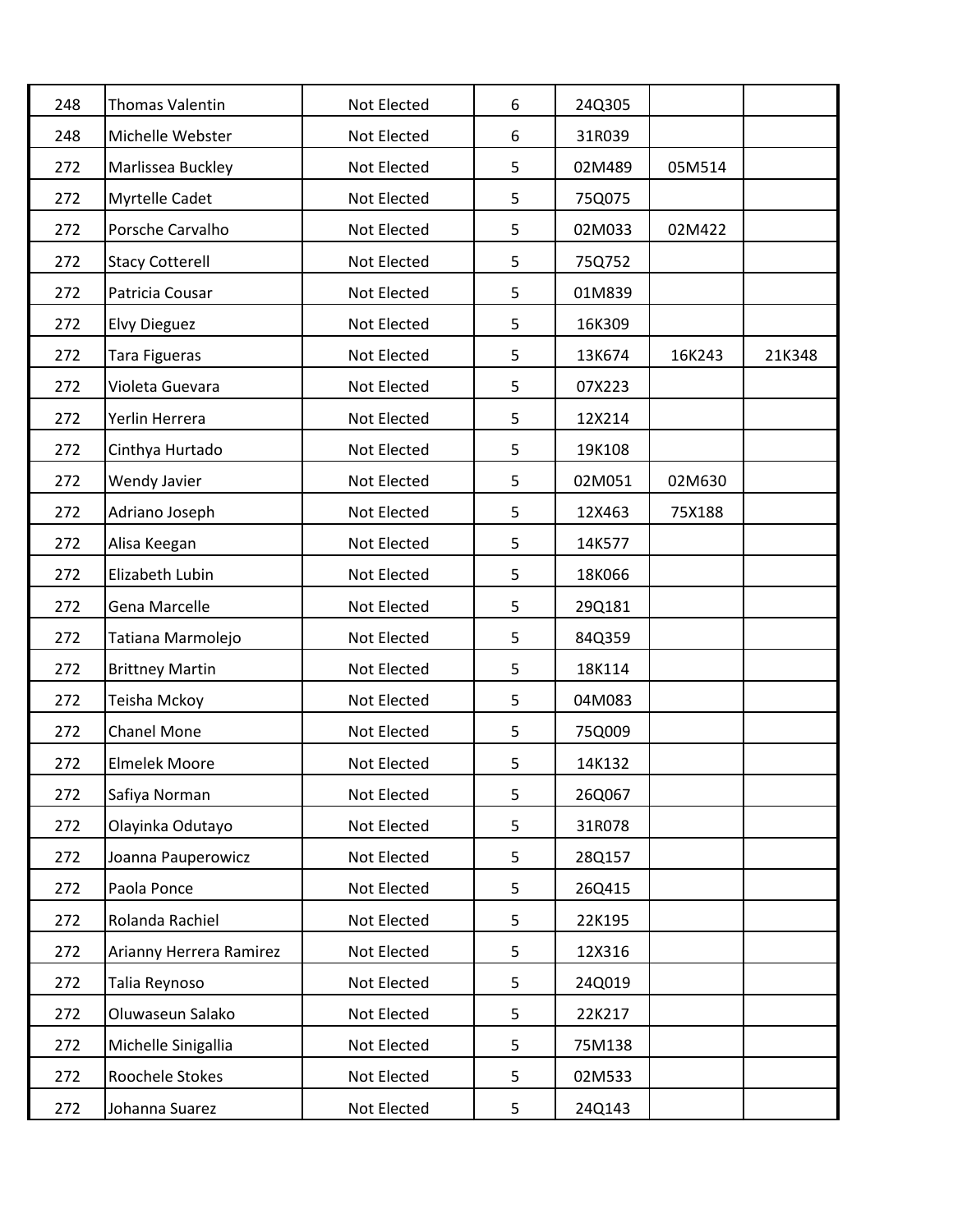| 272 | Sofia De Leon Tobal      | Not Elected | 5              | 10X086 | 11X121 |        |
|-----|--------------------------|-------------|----------------|--------|--------|--------|
| 272 | Kemba Vance              | Not Elected | 5              | 22K278 |        |        |
| 304 | Nashwa Elsayed           | Not Elected | $\overline{4}$ | 20K192 |        |        |
| 304 | Yokasta Eralte           | Not Elected | 4              | 08X392 |        |        |
| 304 | Rachel Ingram            | Not Elected | 4              | 16K455 | 23K599 |        |
| 304 | Wilfrid Isaac            | Not Elected | 4              | 18K235 |        |        |
| 304 | Elvira Karanaeva         | Not Elected | 4              | 84M100 |        |        |
| 304 | Joane Lawrence           | Not Elected | 4              | 75K771 |        |        |
| 304 | <b>Brenida Parsons</b>   | Not Elected | 4              | 75X168 |        |        |
| 304 | Gina Plotkin             | Not Elected | 4              | 31R023 | 31R024 | 31R047 |
| 304 | Angela Shtutman          | Not Elected | $\overline{4}$ | 22K197 |        |        |
| 304 | Afsana Sidat             | Not Elected | 4              | 24Q012 |        |        |
| 304 | Lizabeth Webster         | Not Elected | 4              | 27Q317 |        |        |
| 315 | Maricelle Denny          | Not Elected | 3              | 02M276 |        |        |
| 315 | Alma Francisco           | Not Elected | 3              | 24Q016 | 24Q061 |        |
| 315 | Wendi Huestis            | Not Elected | 3              | 02M040 |        |        |
| 315 | Lilian Hunter-Segbefia   | Not Elected | 3              | 11X181 |        |        |
| 315 | Sherrita Huntington      | Not Elected | 3              | 11X016 | 11X287 | 11X181 |
| 315 | Jonathan Jakobi          | Not Elected | 3              | 24Q299 |        |        |
| 315 | Aleschia Johnson-Velasqu | Not Elected | 3              | 03M075 |        |        |
| 315 | Maayan Keshetg           | Not Elected | 3              | 02M267 |        |        |
| 315 | Doereitha Lucas          | Not Elected | 3              | 12X129 |        |        |
| 315 | <b>Saury Martinez</b>    | Not Elected | 3              | 08X392 | 75X723 |        |
| 315 | Jeanna Mcginnis          | Not Elected | 3              | 15K010 |        |        |
| 315 | Shanna Michel            | Not Elected | 3              | 21K199 |        |        |
| 315 | Vandhana Mohan           | Not Elected | 3              | 25Q163 | 26Q430 |        |
| 315 | Poly Muzib               | Not Elected | 3              | 30Q148 |        |        |
| 315 | Beajae Payne             | Not Elected | 3              | 75M811 |        |        |
| 315 | Karla Quervalu           | Not Elected | 3              | 21K239 | 22K206 |        |
| 315 | Melissa Quiles           | Not Elected | 3              | 31R861 |        |        |
| 315 | Nikkia Richardson        | Not Elected | 3              | 24Q560 | 30Q151 |        |
| 315 | Shakira Ruis-Thomas      | Not Elected | 3              | 29Q132 |        |        |
| 315 | William III Salazar      | Not Elected | 3              | 29Q116 |        |        |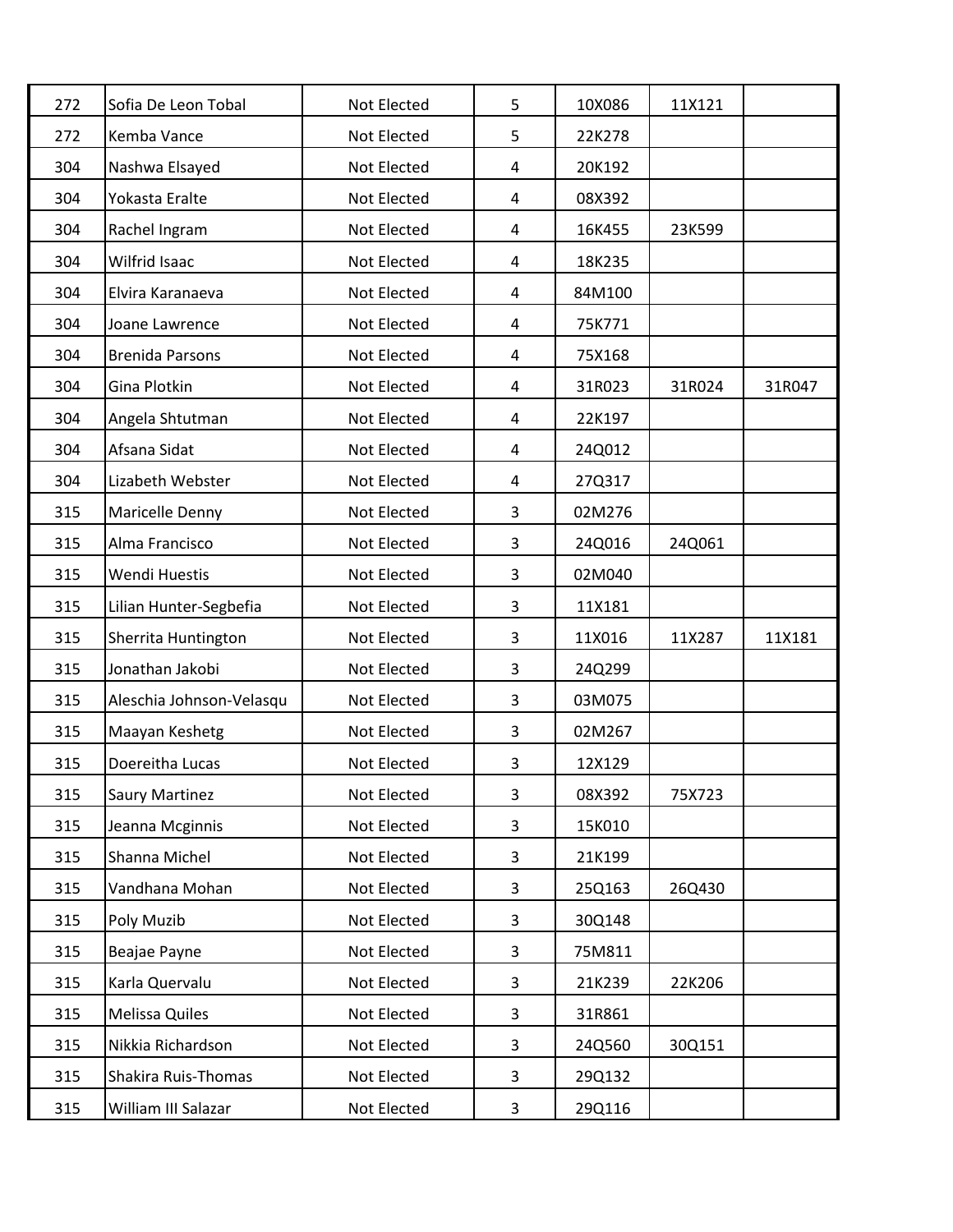| 315 | Nfn Samaira               | Not Elected | 3              | 25Q154 | 25Q164 |  |
|-----|---------------------------|-------------|----------------|--------|--------|--|
| 315 | Shatiqua Smiley           | Not Elected | 3              | 11X127 | 11X567 |  |
| 315 | Maria Tang-Brooks         | Not Elected | 3              | 21K228 |        |  |
| 337 | Somaia Elghity            | Not Elected | $\overline{2}$ | 21K121 |        |  |
| 337 | Janay Futrell             | Not Elected | $\overline{2}$ | 16K681 |        |  |
| 337 | Shi Tasia Goodner         | Not Elected | $\overline{2}$ | 75X723 |        |  |
| 337 | Sophia Gurley             | Not Elected | $\overline{2}$ | 02M347 |        |  |
| 337 | Feruza Ibragimova         | Not Elected | $\overline{2}$ | 22K234 | 22K255 |  |
| 337 | Joanne Indiviglio         | Not Elected | $\overline{2}$ | 03M256 |        |  |
| 337 | Sayeeda Johnson           | Not Elected | $\overline{2}$ | 17K590 | 84K777 |  |
| 337 | Tricia Marquez            | Not Elected | $\overline{2}$ | 28Q167 |        |  |
| 337 | Marcey Mighty             | Not Elected | $\overline{2}$ | 26Q390 |        |  |
| 337 | <b>Shacques Millikens</b> | Not Elected | $\overline{2}$ | 09X323 |        |  |
| 337 | Dammag Nasser             | Not Elected | $\overline{2}$ | 11X083 |        |  |
| 337 | Ramona Niederhausern      | Not Elected | $\overline{2}$ | 02M158 | 04M146 |  |
| 337 | Kiswauna Orr              | Not Elected | $\overline{2}$ | 75X352 |        |  |
| 337 | Janequa Parsons           | Not Elected | $\overline{2}$ | 10X033 |        |  |
| 337 | Elsie Porto               | Not Elected | $\overline{2}$ | 04M372 | 04M375 |  |
| 337 | <b>Ysabel Quispe</b>      | Not Elected | $\overline{2}$ | 32K123 |        |  |
| 337 | Erika Steward             | Not Elected | $\overline{2}$ | 07X018 |        |  |
| 337 | Raisa Valerio             | Not Elected | $\overline{2}$ | 10X020 |        |  |
| 337 | Kemberly Villamil         | Not Elected | $\overline{2}$ | 30Q212 |        |  |
| 355 | Jamiliah Furlonge         | Not Elected | $\mathbf 1$    | 11X103 |        |  |
| 355 | Lashon Harrison           | Not Elected | $\mathbf{1}$   | 02M500 | 04M146 |  |
| 355 | Benerkis Hogando          | Not Elected | $\mathbf{1}$   | 10X279 |        |  |
| 355 | Shamea Loggins            | Not Elected | $\mathbf{1}$   | 07X018 |        |  |
| 355 | Marichel Manza            | Not Elected | $\mathbf{1}$   | 30Q011 |        |  |
| 355 | Lizbeth Matias            | Not Elected | $\mathbf{1}$   | 21K410 | 75K373 |  |
| 355 | Theresa Mitchener         | Not Elected | $\mathbf{1}$   | 12X211 |        |  |
| 355 | Keon Moffatt              | Not Elected | $\mathbf 1$    | 23K363 |        |  |
| 355 | Glenys Moya               | Not Elected | $\mathbf{1}$   | 07X223 |        |  |
| 355 | Najivie Muniz             | Not Elected | $\mathbf{1}$   | 25Q025 | 26Q430 |  |
| 355 | Erika Olajire-Kearse      | Not Elected | $\mathbf{1}$   | 11X041 |        |  |